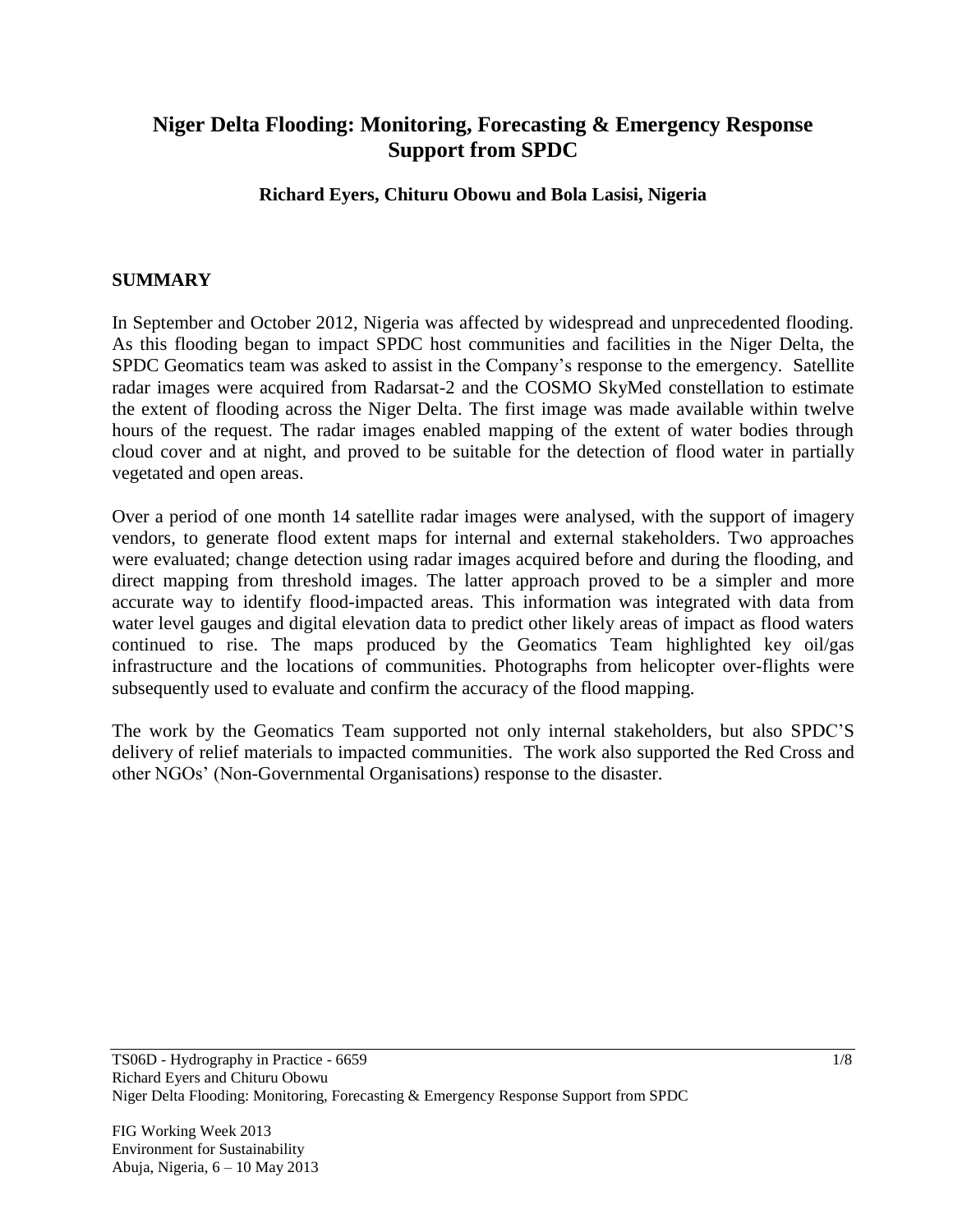# **Niger Delta Flooding: Monitoring, Forecasting & Emergency Response Support from SPDC**

## **Richard Eyers, Chituru Obowu and Bola Lasisi, Nigeria**

## **1. INTRODUCTION**

In September and October 2012, Nigeria was affected by widespread flooding, attributed to heavy rainfall and the failure of the major Lagdo Dam in Northern Cameroon. Nigeria's National Emergency Management Agency (NEMA) estimated that the floods claimed 363 lives and displaced 2.1 million people in different parts of the country.

By October 5, SPDC operations began feeling the impact and the company's Western Delta Emergency Response Team (ERT) was activated. The SPDC Geomatics Team supports the ERT and was asked to provide information to assess the extent and impact of flooding. This information was not only required by SPDC for management of safe shut-downs and evacuation of its personnel but also by third parties such as NGOs and Government agencies. Some of the driving forces behind this satellite-based approach to flood monitoring and emergency response strategy include:

- 1. The need for knowledge at a regional scale of the position and extent of flood water across the Niger Delta in relation to SPDC facilities and active locations (e.g. well-sites with drilling rigs)
- 2. The need for assessment of present and future vulnerable SPDC assets within or near the flood-affected areas.
- 3. Support the Nigerian Government and relief organisations with accurate and timely information to enable effective support to flood-affected people, communities and the environment.
- 4. The need to obtain accurate, frequent regional information on flooding patterns across the Niger Delta.

Information was requested by SPDC onshore assets so they could evaluate potential risk to facilities and enable shut-down in a controlled manner or if safe to continue operations. This article summarises the approach which was taken and some learning points.

## **2. INITIAL RESPONSE**

Geomatics was first contacted to provide support on activation of the ERT. The first reports of flooding in the SPDC operational area of the Niger Delta indicated that the impact was restricted to a small area adjacent to the River Niger, but this was quickly revised to an area of approximately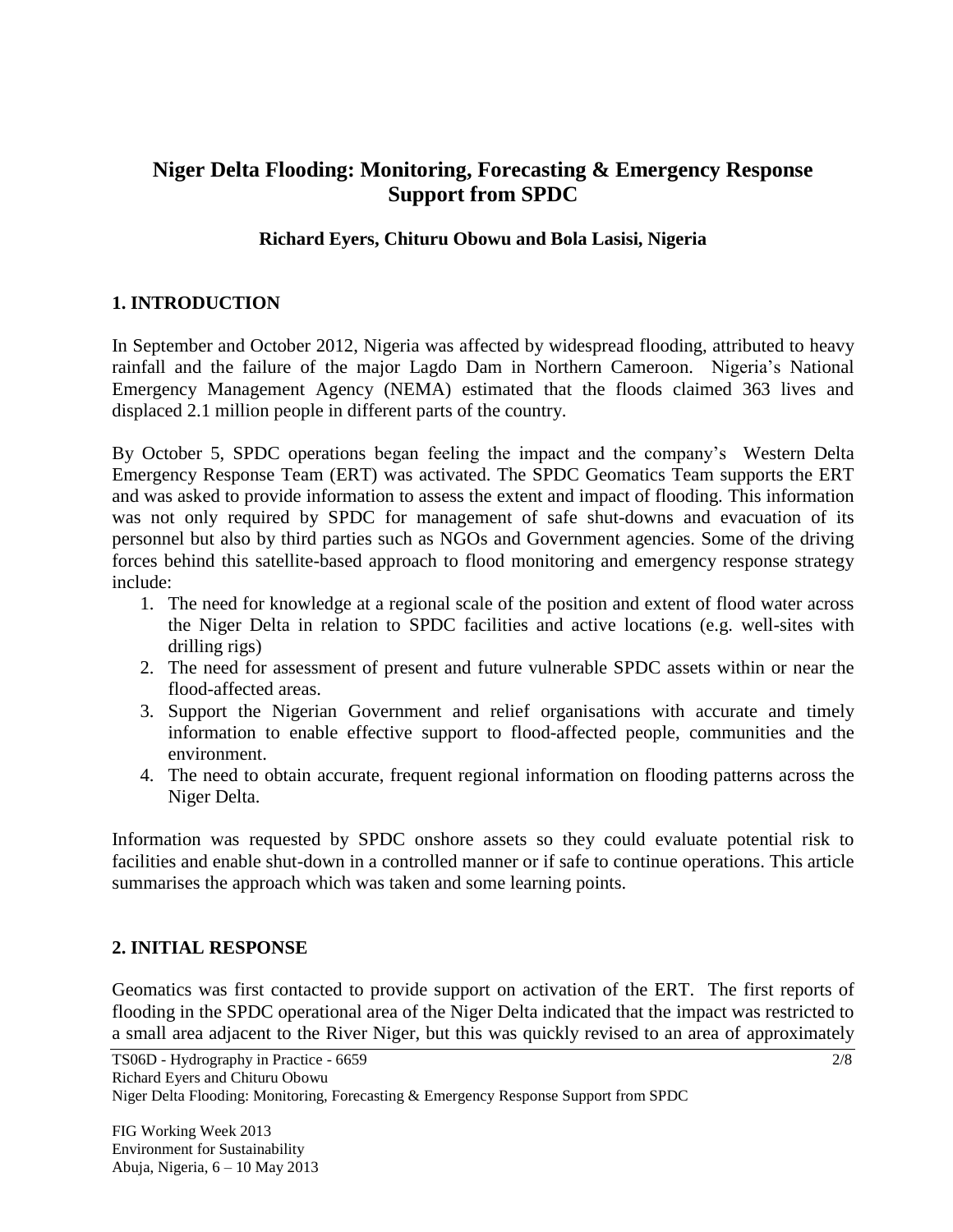3400 sq km. This represents approximately 10% of the area of SPDC's onshore operations, but several flow-stations and other infrastructure were at risk. After some discussion between the ERT Commander and Geomatics, MDA Geospatial Services were contacted on their emergency hotline (24/7) and asked to provide radar tasking feasibility reports. Radarsat-2 makes two passes over Nigeria at approximately 6am and 6pm local time on most days and the first available and suitable acquisition opportunity was October 9, in the afternoon.

## **2.1 Satellite Radar Remote Sensing**

SPDC is currently implementing satellite radar imaging for oil spill monitoring offshore and coincidentally an image had been acquired on October 5th which included the impacted areas. Comparison between this image and a previous scene from the same sensor, acquired in the same mode, demonstrated that the flood waters were visible in the radar imagery. The imagery provided an initial indication of the extent of the flooding, which was more widespread than initially reported.

On October 6, the ERT Commander and Chief Surveyor authorised urgent tasking of radar imagery, and E-Geos were contacted on their 24/7 hotline to provide additional support. They responded immediately, offering an acquisition attempt the following day, which was successfully achieved.



**Figure 1 : Example of flood extent and prediction maps produced for key locations.**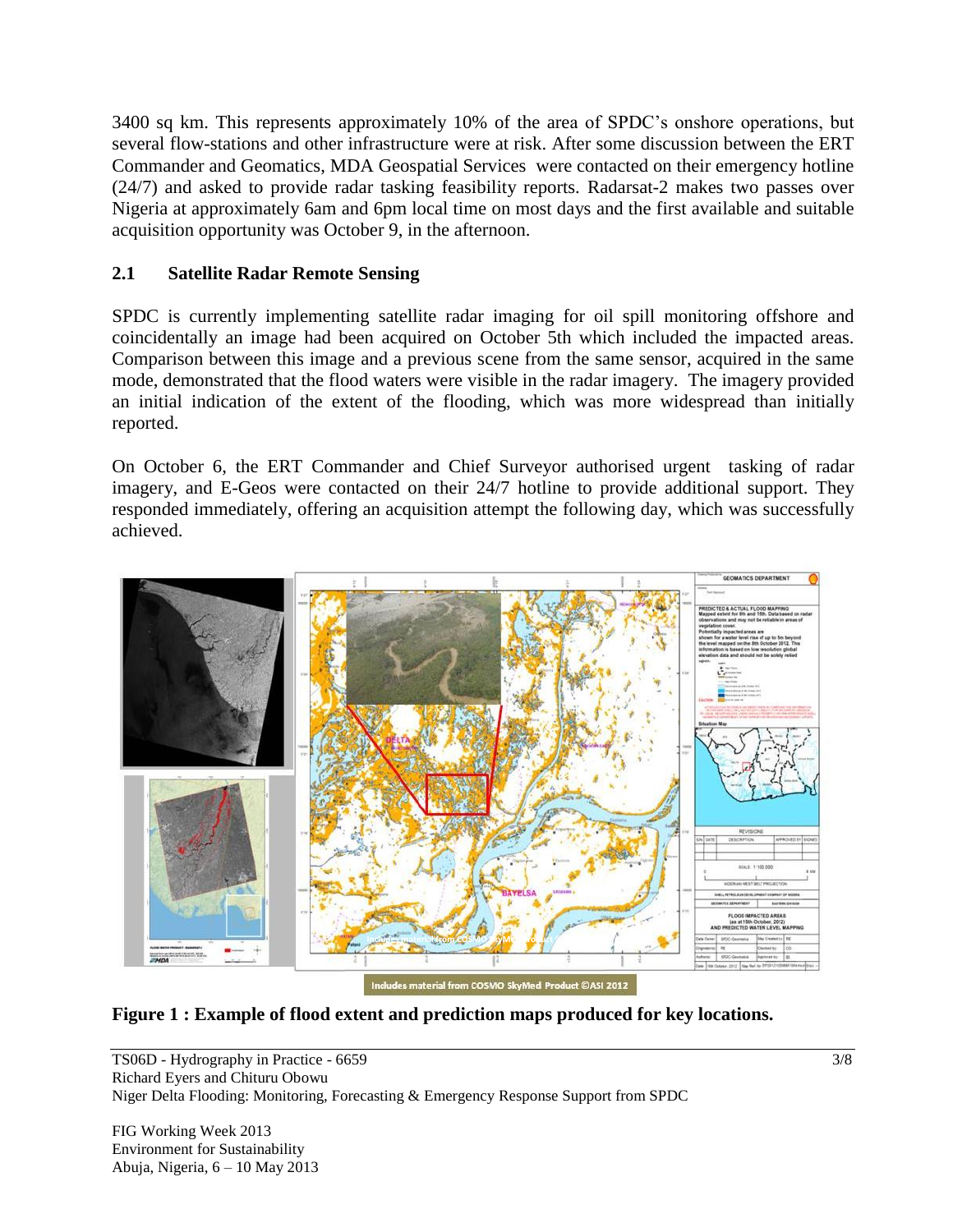Two approaches were taken to map the extent of flooding from the satellite radar images. MDA piloted change detection, utilising dual-polarisation Radarsat images, acquired before and during the flooding. E-Geos favoured thresholding of images. Thresholding identified the darkest areas in the imagery, which represent water and other highly reflective areas. The change detection approach assisted in elimination of false positives, but tended to under-estimate the extent of flood water. The thresholding results were more accurate. The vendor results were typically received within two hours of acquisition. After download by file transfer protocol (FTP), each interpretation was checked and updated as appropriate, and maps of the extent of flooding were produced and distributed by email.



**Figure 2: SPDC facility cut-off by flooding, first identified from radar-derived mapping.**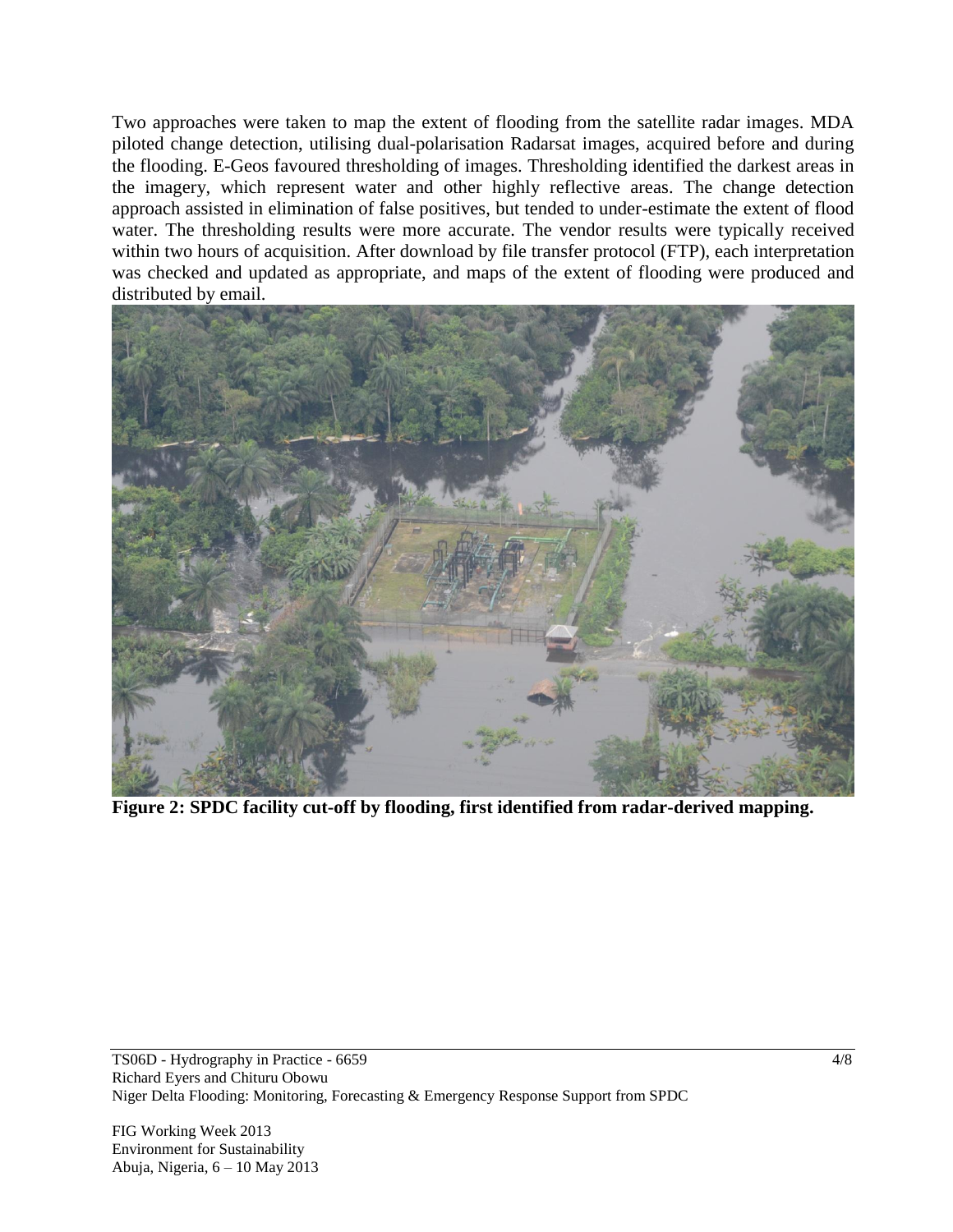

**Figure 3: Identifying flood water in radar images, using images acquired before and during the flooding.** 

This information was also integrated with data from water level gauges and digital elevation data to predict additional areas of impact as flood waters continued to rise. The maps produced by the team included key infrastructure and the locations of communities. Two map series were produced. Internal stakeholders received maps by email, including the location of facilities and infrastructure, and other key locations (e.g. mobile drilling rigs). External stakeholders, including the Nigerian Red Cross, received similar maps, but without the SPDC asset information being included.

## **2.2 In-situ Flood Level Mapping**

In order to complement the radar-based flood mapping and prediction, in-situ flood level mapping was quickly contemplated. An emergency decision to mobilise and setup water level gauges was approved and set up by the SPDC Geomatics operations team along Nun River close to Gbaran. This served to complement radar imagery-based mapping and flood prediction. The data from gauges was valuable in fine-tuning the prediction model generated from the satellite radar imagery.

#### **3. THE SPDC RESPONSE**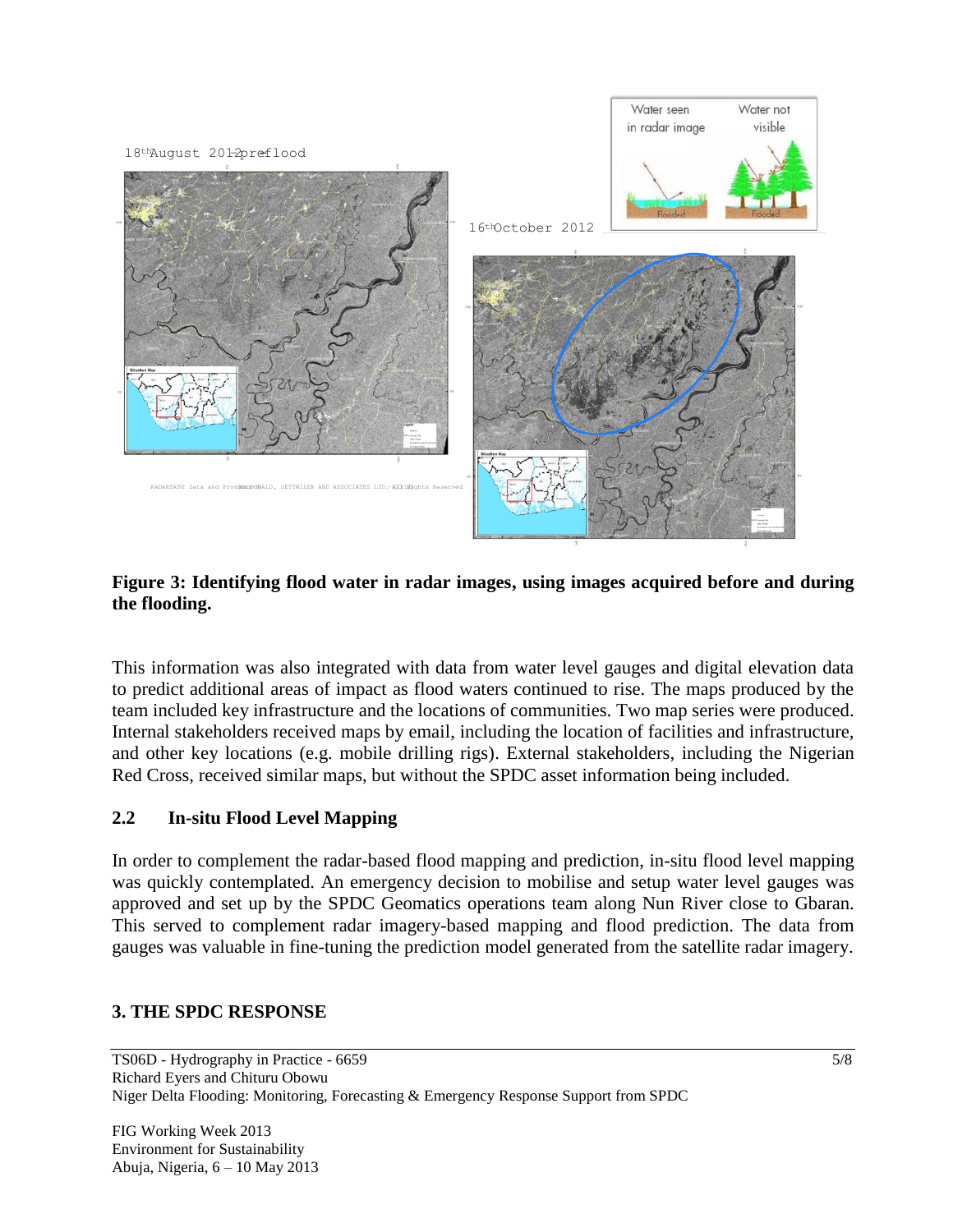Radar-based, in-situ flood mapping and Geographical Information Systems (GIS) formed the bases of SPDC's emergency response strategy. After the mapping and prediction of flood extents were performed, flood maps were integrated with GIS data showing the location of active work sites and facilities. A number of work sites and facilities unaware of an impending flood had to be quickly demobilised and safely evacuated before the flood's ingress, including several coastal facilities e.g Forcados Terminal and flow-station. This saved SPDC considerable costs that would have been incurred if there was a full-scale emergency with numerous uncontrolled facility shutdowns. A key factor was advice from the Geomatics Team on the effects of tide and current counter-acting the effects of the flooding.

SPDC responded to a national disaster by supporting NGOs such as the Red Cross, other NGOs and Government agencies involved in the relief effort with flood extent and prediction maps to aid disaster management.

# **4. IMPROVING THE RESPONSE**

The initial satellite tasking was based on the original area of interest, and proved to be inadequate to capture all of SPDC's impacted and at-risk facilities. During October and early November, 14 radar images were acquired, initially on a daily basis then at a reduced frequency after the flooding had peaked. The imagery and interpretation were delivered from both vendors by file transfer protocol(FTP). Both vendors adhered to strict file-naming conventions for the radar images, but flooded area interpretations, which were delivered as shape-files, were not consistently named. There was also some inconsistency in the results delivered by both vendors, necessitating additional quality control and checks against the source imagery by SPDC analysts.

The workflow used to ensure adequate satellite image coverage started with reviewing the imagery already acquired, and the extent of the flooding. Then, using acquisition opportunity data from MDA and E-Geos, tasking for the next three or four days was reviewed and confirmed, balancing activity between the two vendors to ensure adequate coverage. Two overlapping time series were effectively created. The MDA coverage from Radarsat 2 used a range of beam modes, and choice was limited by acquisition opportunities, whereas the E-Geos constellation of four satellites offered more acquisition opportunities and was able to provide a more consistent time series. Frequent telephone and e-mail communication was essential throughout the month, to manage acquisitions and avoid unnecessary tasking.

When the Geomatics flood mapping capabilities became public knowledge, it was important to provide regular updates, delivered internally and externally. The maps were always accompanied by a brief note describing their content and the origin of the information. These communications reflected all of the information available to the Geomatics Team. For example, the first radar map that indicated the flood water was receding was supported by information from water level gauges, and observations from helicopter over-flights.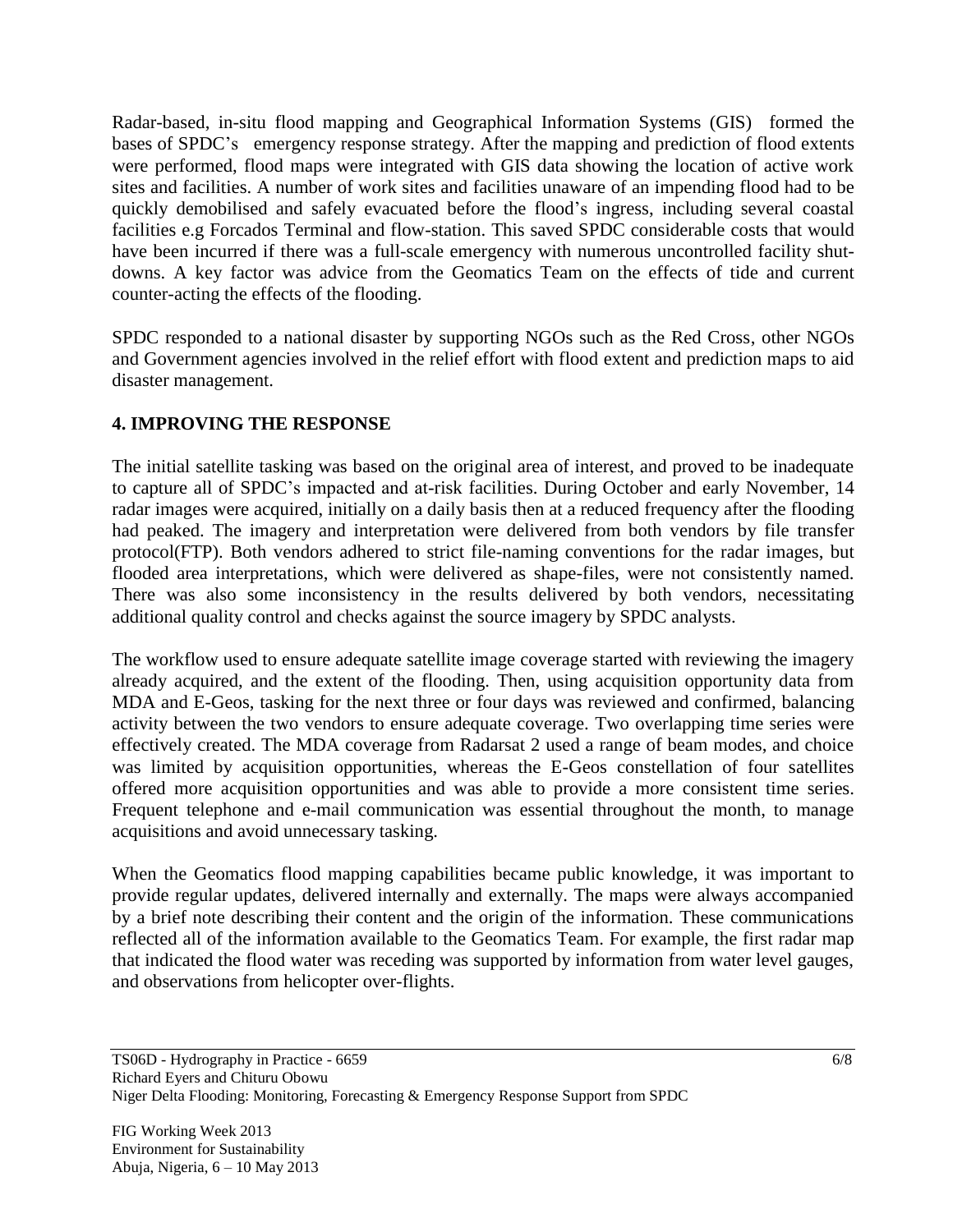### **5. CONCLUSIONS**

The flood extent and prediction maps provided by the Geomatics team contributed to the managed shut-down of at-risk facilities, saving significant operational impact and costs, and avoiding unnecessary loss of production.

In Geomatics, the Geo-information Management team worked seamlessly with colleagues in Onshore and Offshore Survey Operations, and other disciplines in order to integrate information from all available sources, including satellite radar imagery, hand-held aerial photos, water level gauges and reports from field crews, in order to support SPDC's response to the flooding disaster in the Niger Delta.

The contribution of the Geomatics Team is widely recognised. Phillip Mshelbila, then General Manager, Sustainable Development & Community Relations in SPDC, stated that the maps "…have helped tremendously to demonstrate our support for the relief and recovery effort using our specific capabilities. Feedback from the Red Cross and NGOs has been very positive and appreciative."

### **ACKNOWLEDGEMENTS**

The authors would like to acknowledge their colleagues in Geomatics who were closely involved in supporting SPDC's response to the flooding disaster. The authors are also grateful to MDA and E-Geos for their prompt support and sustained technical expertise throughout the flooding emergency.

#### **CONTACTS**

Title: Dr Richard Eyers Institution: Shell Petroleum Development Company of Nigeria Ltd Address: Old Aba Road, Rumuobiokani City: Port Harcourt COUNTRY: Nigeria Tel.: +234 80703 21680  $Fax: nil+$ Email:Richard.Eyers@shell.com Web site: www.shell.com

Title: Mr Chituru Obowu Institution: Shell Petroleum Development Company of Nigeria Ltd Address: Old Aba Road, Rumuobiokani City: Port Harcourt COUNTRY: Nigeria

TS06D - Hydrography in Practice - 6659 Richard Eyers and Chituru Obowu Niger Delta Flooding: Monitoring, Forecasting & Emergency Response Support from SPDC

FIG Working Week 2013 Environment for Sustainability Abuja, Nigeria, 6 – 10 May 2013